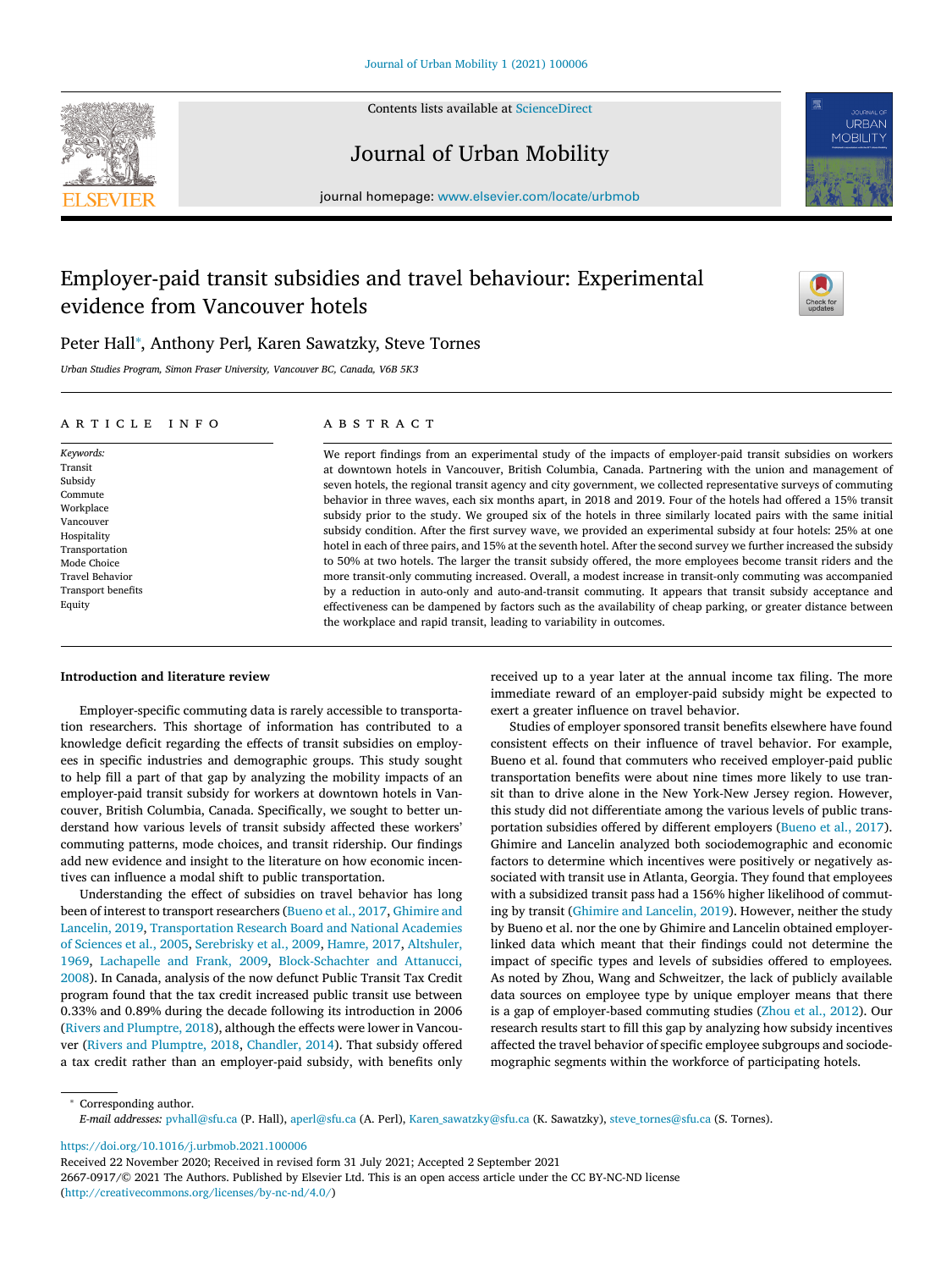A 2005 Transit Cooperative Research Program Report (TCRP) analyzed 21 surveys in 12 United States of America metropolitan regions and found that overall, transit benefit programs increased transit mode share by an average of 2 to 17 percentage points. The study highlighted that between 10 and 40 percent of benefit recipients in these programs were new transit users (National Academies of Sciences, [Engineering,](#page-6-0) and Medicine 2005). In 2008, Gould and Zhou's studied a specific employer's transit incentive program at the University of California. They found that only 30% of participants who had received a paid transit pass from their employer decided to return to solo driving after the threemonth free transit pass ended. [\(Gould](#page-6-0) and Zhou, 2011). Our focus on Vancouver's hospitality sector extends the scope of knowledge about the effect of transit pass subsidies, both to a different group of workers and to a different national setting.

Assessing the implications of employer-paid transit subsidy initiatives and their effects on travel behaviour will be strengthened by exploring the equity impacts within subsets of our study population. Although Rodríguez et al. only looked at subsidy acceptance, the authors found that women and the employed were more likely to make use of the income-based transit subsidy in Bogotá [\(Rodríguez](#page-6-0) et al., 2016). The preliminary results of a 2019 Boston study by Rosenblum et al. found that low-income subsidy accepters took about 30% more trips than those transit adopters who were above the poverty line [\(Rosenblum](#page-6-0) et al., 2019). But there is evidence that those workers who could be most influenced by transit pass subsidies are the least likely to receive such incentives from their employer. Lachapelle's 2018 study of Atlanta commuters found that people who earned less than \$30,000 or who worked in sales or service occupations were less likely to be offered a transit pass by their employer [\(Lachapelle,](#page-6-0) 2018). Our research not only considers different subsets who will accept or take up the subsidy, but also demonstrates the impact of providing such subsidies to lower income service workers in the hospitality sector.

The literature on employer provided transit subsidies does demonstrate that such incentives can influence both the travel behaviour and the socioeconomic experiences of participants in their commute to work, however, it is often not as simple as introducing a transit subsidy. For example, a study by Hamre and Buehler found that the proximity of free parking could negate the effects of public transportation benefits (Hamre and [Buehler,](#page-6-0) 2014), although Krechmer, Spielberg and Milione note that high costs of parking provision create an incentive for employers to support or [implement](#page-6-0) transit subsidy programs (Krechmer et al., 1982). Our findings extend and deepen this body of evidence by offering specific insight into the travel behavior of hospitality workers centered in a large urban area with relatively good public transport options (at least, by pre-pandemic North American standards).

We were able to shed light on this under-explored dimension of urban transportation behaviour because Vancouver's hospitality workers brought their transportation and housing challenges to the attention of their union, Unite Here Local 40. The union negotiated a 15% subsidy on monthly transit passes at four of the seven hotels prior to this study, an agreement which essentially transfers a portion of total employee compensation from those who do not use transit to those who do. After being approached by the union and hotel management, the City then asked us to examine the relationships, if any, between transit subsidies and the commuting choices of this segment of the urban workforce. It is because of the organizing and outreach by the union and hotel management, and the support of the City government and regional transit agency, TransLink, that we had the opportunity to collect data from employees at the downtown hotels, allowing us to fill a knowledge gap of existing transit subsidy research.

#### **Study Design and Methods**

The formal hypothesis guiding this study was that increasing an existing transit subsidy or introducing a new transit subsidy, would increase transit use and transit commuting by downtown hotel workers. At

the same time, this study was an example of applied phronesis [\(Flyvbjerg](#page-6-0) and Landman, 2012) in which one goal of research is to help social actors acquire the knowledge required to address their own needs. The study design and methods were chosen to answer our partners' specific questions and concerns about transit subsidies. For these actors, decisions are taken at the level of the workplace; everyone who is part of the same workplace collective bargaining unit is treated the same, and policies have effects which extend beyond the individual employee/commuter to others who inhabit the same space. For this reason, we treated the workplace (each hotel) as a primary unit of analysis. There were further reasons why our study assigned subsidy levels to the various hotels, rather than randomly selecting individuals across the seven hotels.

First, we wanted to learn how burdensome it was for the hotels to manage the subsidy for all their employees. This was important because the study was designed to help answer union and hotel management questions about implementation. Second, because this was a policy focused study, we wanted to learn at what subsidy level people would be willing to go through the administrative process to get a subsidized transit pass. Randomly assigning subsidies to participants would not capture that initiative. Third, randomly assigning the subsidy would mean directly giving people the subsidy, and therefore, we would not be able to measure subsidy awareness at the workplace scale. Fourth, we wanted to ask participants why they did not take up (or accept) the subsidy, in addition to why they did not use the subsidy. The two questions are fundamentally different, in that they acknowledge that there are different barriers faced between getting a subsidy and using a subsidy. Fifth and finally, there was also the possibility that employees could share their transit payment cards at their workplaces if, due to random assignment, some could access the subsidy while others could not.

[Fig.](#page-2-0) 1 shows the major transit routes for the Vancouver metropolitan area at the time of the study, as well as the general downtown area where the study hotels are located. We made the conscious choice not to associate the names of the hotels directly with the aggregate data (hotels were labeled as A, B, C, etc.), even though five of the seven hotels gave their consent for their names to be revealed (and are acknowledged below) because they wanted to be recognized for their leadership role on this policy issue. We choose not to associate any single hotel with its aggregate data because we did not want any of the hotels to have their business at risk by being judged in comparison to each other. This was a research project designed to answer policy and industry specific research questions, and we did not want to risk the participation (during all three waves of the survey) of the hotels.

In designing the study, we grouped six of the hotels into three similarly located pairs, with the seventh, unpaired, hotel providing another point of comparison (see [Table](#page-2-0) 1). Since the workers at all hotels belonged to the same union, there was a high degree of similarity in working conditions and arrangements. Administration of the experimental subsidies required that hotels participate in the payroll deduction program of the local transit authority (TransLink). This payroll deduction program is called "Compass for Organizations" (CFO), the "Compass" being the name of TransLink's digital payment card. A data-licensing agreement with TransLink allowed us to analyze aggregated data on the travel behaviour of subsidy accepters at those hotels with 35 or more subsidy accepters.

We conducted representative surveys of hotel workers at all seven hotels at three points in time. The baseline survey in March 2018 (Wave 1) was conducted before any experimental subsidies were offered. Our follow-up surveys, conducted in September 2018 (Wave 2) and March 2019 (Wave 3), examined how workers' travel behaviour changed after the experimental transit subsidies became available [\(Table](#page-3-0) 2).

Hotels were matched in pairs based on size, location relative to rapid transit stations, and pre-study transit subsidy conditions. After we conducted the baseline survey, we offered workers at one hotel in each pair a new or enhanced subsidy, while leaving the subsidy level at the other hotel unchanged. For example, at the two hotels adjacent to a SkyTrain station, one (Hotel A) had a 15% transit subsidy before the study, and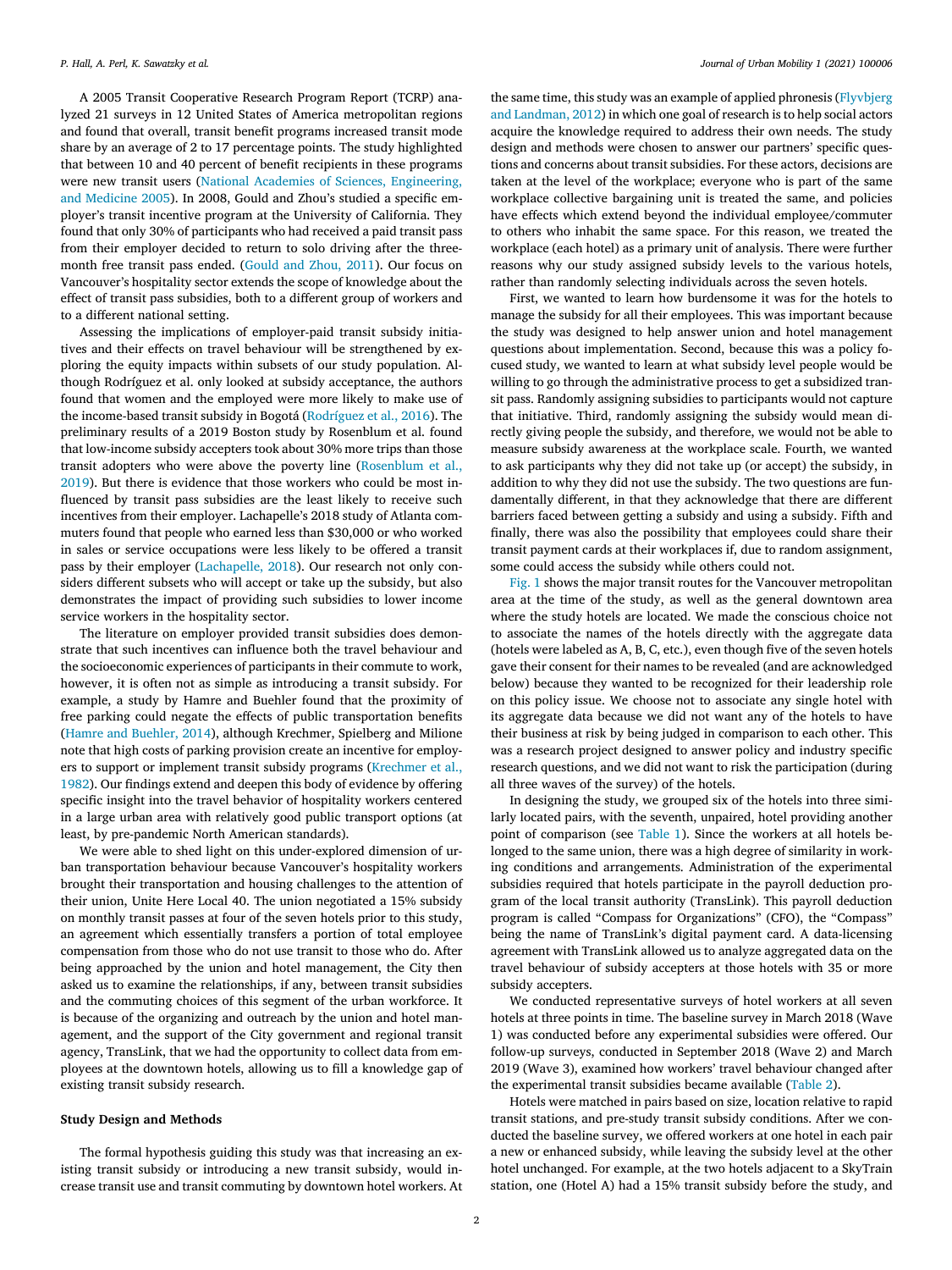# **Vancouver Metropolitan Area**

<span id="page-2-0"></span>

Stops

• SkyTrain Stations

| Table 1 |                                                         |  |
|---------|---------------------------------------------------------|--|
|         | Summary of hotel characteristics and subsidy treatment. |  |

|              |               |                                                    |                                                    |                              | Study treatment transit subsidy |                     |  |
|--------------|---------------|----------------------------------------------------|----------------------------------------------------|------------------------------|---------------------------------|---------------------|--|
| Hotel        | Relative size | Location relative to downtown<br>SkyTrain stations | <b>Staff Parking Provision</b><br>(subsidizedrate) | Pre-study transit<br>subsidy | May-Oct.2018                    | Nov. 2018-Apr. 2019 |  |
| A            | Larger        | Adjacent to SkyTrain                               | None                                               | 15%                          | 25%                             |                     |  |
| В            |               |                                                    | Some (\$10 per day)                                |                              | None, stayed at 15%             |                     |  |
| $\mathsf{C}$ | Larger        | West of SkyTrain,<br>5 min. walk                   | Some (\$147 per month)                             | 15%                          | None, stayed at 15%             |                     |  |
| D            |               | West of SkyTrain,<br>15 min. walk                  | Plenty (\$47 per month)                            |                              | 25%                             | 50%                 |  |
| Е            | Smaller       | West of SkyTrain,<br>10 min. walk                  | None                                               | None                         | 15%                             |                     |  |
| F            | Smaller       | South of SkyTrain,<br>10 min. walk                 | Some (\$80 per month)                              | None                         | 25%                             | 50%                 |  |
| G            |               |                                                    | Some (\$120 per month)                             |                              | None, stayed at 0%              |                     |  |

**Fig. 1.** Downtown Vancouver and regional rapid transit routes.

Note: the three shaded row pairs highlight comparable hotel pairs. Hotel E was not paired.

we increased it to 25% after the baseline survey. At the other hotel in this pair (Hotel B), we left the subsidy at a constant 15% throughout the study. To gain insight into the impact of even higher transit subsidy levels, we further increased the subsidy to 50% at two hotels (hotels D and F) after the Wave 2 survey, while their paired hotels (hotels C and G respectively) remained unchanged.

We informed the hotels that their workers would be receiving the experimental (new or enhanced) subsidy after completion of the baseline survey, in the first weeks of April 2018. Workers who wished to take advantage of the (new or enhanced) subsidy at their hotel were required to enroll in TransLink's CFO program since it provided the mechanism for the study to reimburse them for the subsidy. However, worker participation in all aspects of the study remained voluntary and subject to individual consent. We designed the consent process so that employees could receive the experimental subsidy without answering any of the surveys, just as they could take part in the surveys without availing themselves of the subsidy.

The overall response rate to the paper-based questionnaire used to conduct the surveys was more than 40% in each of the three waves (copies of the three questionnaires, with data keys and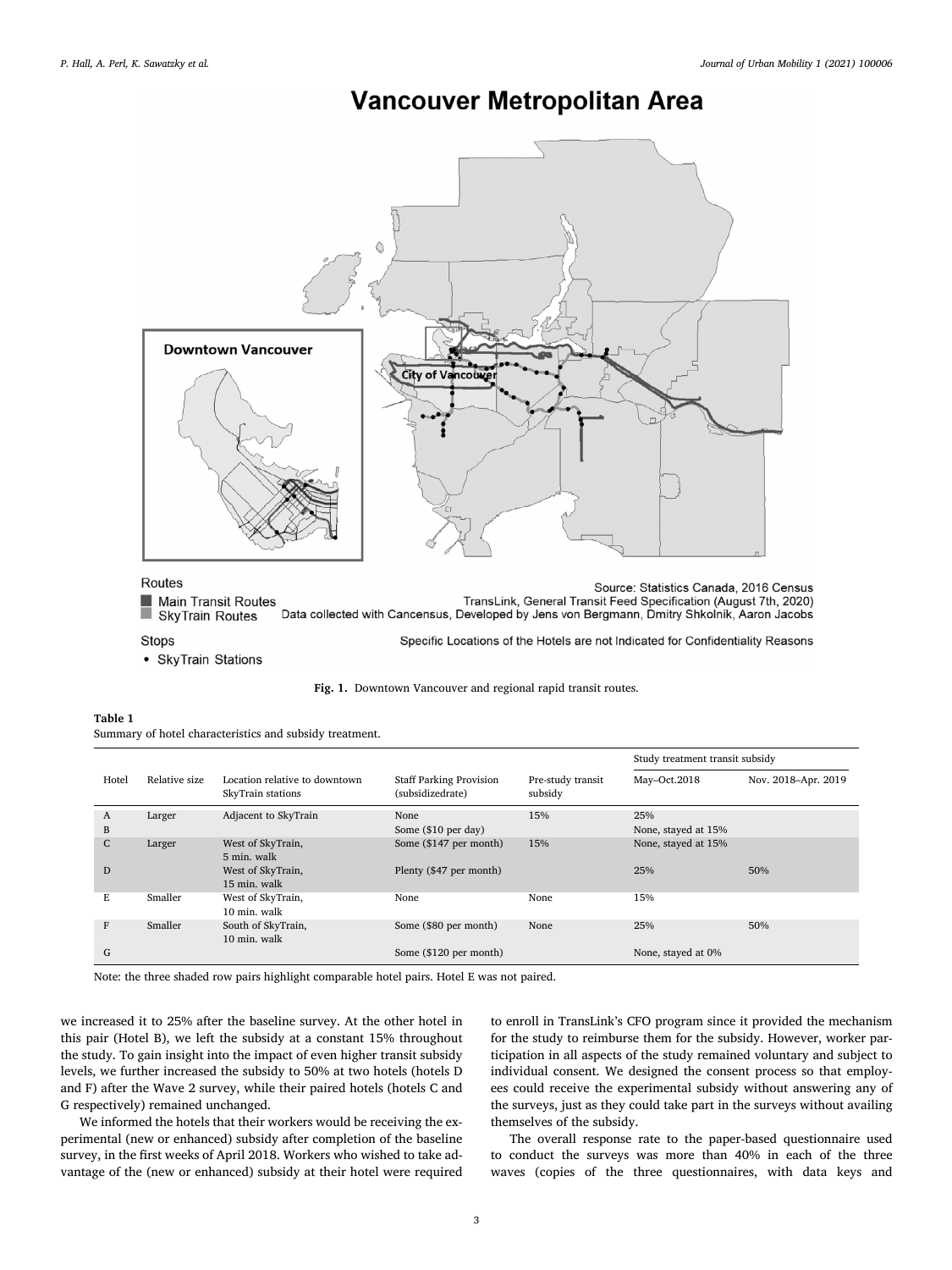<span id="page-3-0"></span>

| ٠ |  |
|---|--|
|---|--|

| Major commute modes by hotel, Wave 1. |  |  |
|---------------------------------------|--|--|
|                                       |  |  |

| Hotel | Transit subsidy at baseline | Transit-only % | Walk-only % | Auto-only % | Auto & transit % | *Other % |
|-------|-----------------------------|----------------|-------------|-------------|------------------|----------|
| A     | 15%                         | 59.8           | 12.3        | 8.7         | 16.1             | 3.1      |
| B     |                             | 59.7           | 7.4         | 14.8        | 15.7             | 2.4      |
| C     | 15%                         | 66.0           | 6.1         | 12.3        | 9.4              | 6.2      |
| D     |                             | 34.3           | 3.8         | 48.1        | 11.4             | 2.4      |
| E     | None                        | 63.3           | 7.8         | 21.1        | 7.8              | 0.0      |
| F     | None                        | 47.8           | 9.8         | 29.3        | 6.5              | 6.6      |
| G     |                             | 50.6           | 10.1        | 30.4        | 6.3              | 2.6      |
| All   |                             | 54.0           | 7.7         | 22.5        | 12.5             | 3.3      |

Note: the three shaded row pairs highlight comparable hotel pairs. Hotel E was not paired.

<sup>∗</sup> Other includes cycle only and various combined mode commutes.

anonymized datasets are available at the [Federated Research] Data Repository, [URL [https://doi.org/10.25314/dc305c6b-72c4-40b2-aff5-](https://doi.org/10.25314/dc305c6b-72c4-40b2-aff5-51c8b6c22c55) 51c8b6c22c55]). Recruitment took place at the participating hotels, with explicit support of hotel management and the union. Recruitment followed standard consent and incentive procedures, with an assurance of individual confidentiality through the aggregation of data.

We were able to match some respondents across the three survey waves, creating a quasi-panel that we then analyzed to see how the same individuals changed their travel behaviour in response to changes in the transit subsidy. Using the quasi-panel as a study subgroup allowed us to isolate respondents' transit behaviour while keeping other factors, especially unobservable personal details, constant. However, since this study was not specifically designed as a panel study, we do not regard the quasi-panel as strictly representative of the study population. This is also why we chose to call this subset a quasi-panel, since it is neither a true panel nor is it a pseudo-panel, as described in the relevant scholarly literature [\(Baltagi,](#page-6-0) 2004). The quasi-panel over-represents long-term employees, and it is reasonable to assume that this group was more likely to have more established commuting routines.

We focus on the 444 individuals who responded in both Wave 1 and Wave 3 surveys, since this enabled a before-after subsidy treatment, same-month one year apart, comparison. At Hotel G, we matched 28 respondents between waves 1 and 3, which corresponds to the month of March one year before and after the experimental subsidies began. This was sufficient for statistical analysis. We matched more than 30 respondents at all other hotels, with 102 matched respondents at Hotel D.

## **Commute mode at baseline**

At the outset of this study, we expected to find that that our sample of Vancouver hotel workers would be highly engaged with the transit system, and this proved to be the case. By transit engagement, we mean behaviours that range from having a Compass Card, to including some transit in one's commute, to purchasing a monthly transit pass product, to accepting a transit subsidy, to commuting exclusively by transit.

In Wave 1 of the survey, 89% of respondents reported having taken public transit in Metro Vancouver in the past month. This is considerably higher than the 52% of employed Metro Vancouverites who reported doing so in the 2018 Transit Incidence Survey conducted by the Mustel Group for TransLink [\(Mustel](#page-6-0) Group 2019). In the same survey, 77% of the total respondents living in the City of Vancouver and 46% of those living in the rest of Metro Vancouver reported using public transit in the last 30 days.

Overall, 54% of our respondents were transit-only commuters on the days we surveyed them for the Wave 1 survey in March 2018. Data from the 2016 Census helps to put those baseline travel patterns in broader perspective, though the census question was worded somewhat differently than in our survey. In the City of Vancouver, only 30% of people used transit as the way they "normally get to work," while in the Vancouver CMA, only 20% did [\(21\)](#page-7-0). The percentage of hotel workers using

transit to get to and from work in our study population was also substantially higher than the share of trips to work by transit reported in trip diaries completed for TransLink's 2014 *Transportation Panel Survey,* which was based on a representative sample of 3,071 Vancouver region residents at least 15 years old [\(TransLink](#page-7-0) 2014). In that data, 27% of trips to work were by transit, 41% by auto, 9% by bike and 23% by walking. In our first survey, only 23% of hotel workers had auto-only commutes on the reference day, though another 14% combined auto with transit or some other mode. Our study population was also less likely to commute by walking or cycling than city residents overall, though the use of active transportation was comparable to those for the region.

Considerable variation in commute mode among employees at different hotels also became apparent. This is no surprise, given the locations of the pairs of hotels in relation to transit and parking. Hotel D was farthest away from transit and had a correspondingly low transitonly commute percentage and the highest percentage of auto-only commuters, despite the pre-study availability of a 15% transit subsidy. Hotel E was closer to transit than Hotel D and, despite the absence of a subsidy at the time of the Wave 1 survey, had a much higher percentage of transit-only commuters.

## **Changes in commute mode**

We hypothesized that increasing an existing transit subsidy or introducing a new transit subsidy would increase transit use and transit commuting by workers. Our data supports both hypotheses. Recall here that a key aspect of the study design involved selecting and pairing hotels based on their similar locations relative to transit and then making the [experimental](#page-4-0) subsidy available to only one hotel in that pair. Table 3 shows change in transit commuting as follows:

- Hotel A (increased subsidy from 15% to 25%) had a larger increase in transit use than Hotel B (no change to subsidy level of 15%).
- Hotel D (increased subsidy to 25% and then 50%) had an increase in transit use, while Hotel C (no change to subsidy level of 15%) had a decline.
- Hotel F (new subsidy at 25% and then 50%) had a larger increase than at Hotel G (no subsidy and no change).

[Table](#page-4-0) 3 provides data on the Wave 1 to Wave 2 (March to September 2018) and Wave 2 to waves 3 (September 2018 to March 2019) changes, but these comparisons are sensitive to seasonal effects, which may be substantial, and may also be unevenly distributed among our study hotels. For example, March is associated with Vancouver's conference season and September with the height of the cruise season, and different hotels are more or less active in these markets. Hence, we focus our discussion here on changes from waves 1 to 3 of the survey, since that March-to-March (2018 to 2019) period allowed the most time for workers to take advantage of the experimental subsidies and change their commuting choices accordingly, and also because the March-to-March comparison eliminates seasonality effects.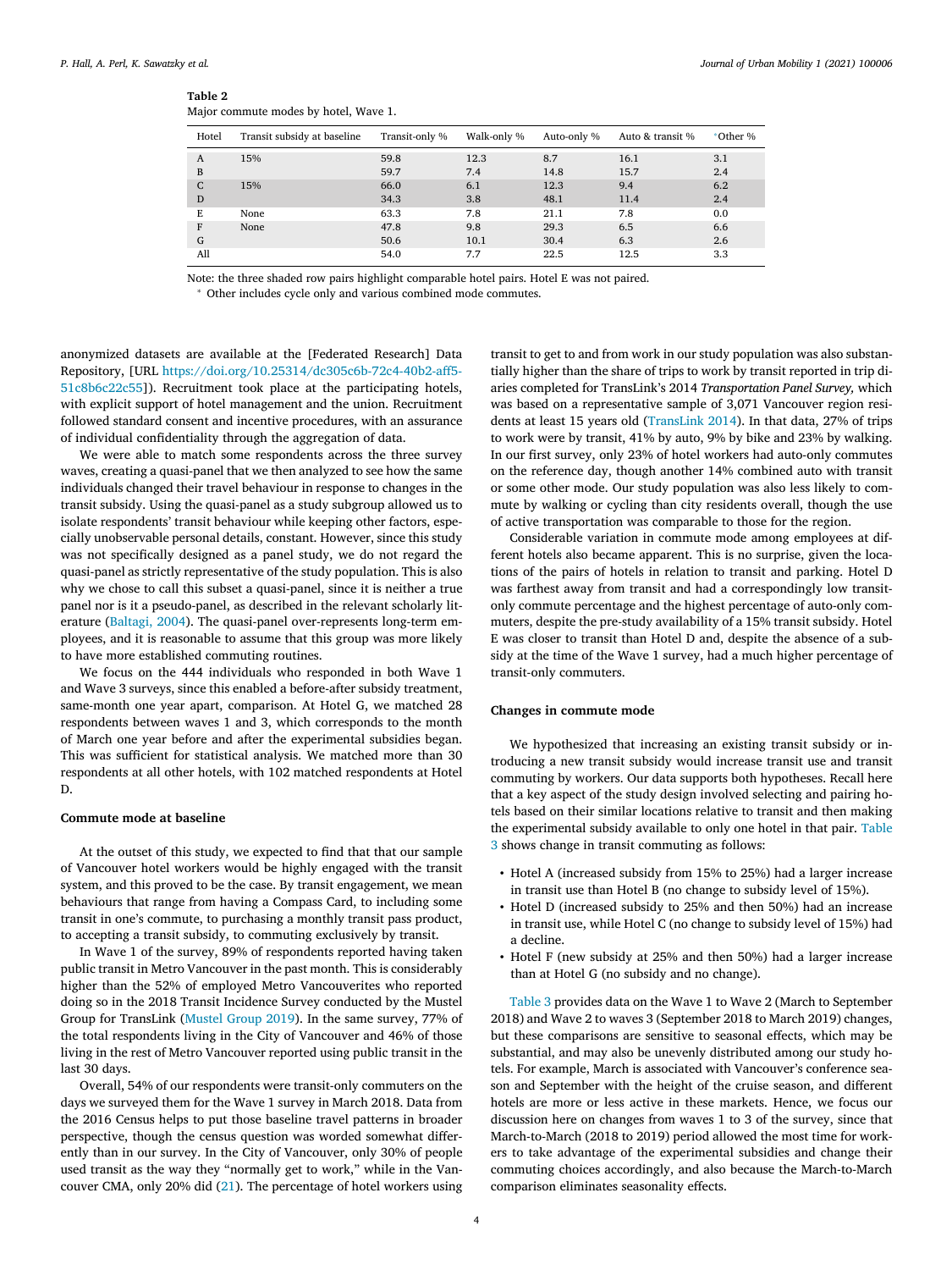#### <span id="page-4-0"></span>**Table 3**

Summary of main commute mode percentage changes by hotel, waves 1 to 3.

|       | Change from Wave 1 to Wave 2 in (selected)<br>main commute mode |                          |                       | Change from Wave 2 to Wave 3 in (selected)<br>main commute mode |                       |                          |                       | Change from Wave 1 to Wave 3 in (selected)<br>main commute mode |                       |                                   |                       |                       |                       |
|-------|-----------------------------------------------------------------|--------------------------|-----------------------|-----------------------------------------------------------------|-----------------------|--------------------------|-----------------------|-----------------------------------------------------------------|-----------------------|-----------------------------------|-----------------------|-----------------------|-----------------------|
| Hotel | Subsidy treatment                                               | Transit-<br>only<br>$\%$ | Walk-<br>only<br>$\%$ | Auto-<br>only<br>$\frac{0}{0}$                                  | Auto and<br>transit % | Transit-<br>only<br>$\%$ | Walk-<br>only<br>$\%$ | Auto-<br>only<br>$\frac{0}{0}$                                  | Auto and<br>transit % | Transit-<br>only<br>$\frac{0}{0}$ | Walk-<br>only<br>$\%$ | Auto-<br>only<br>$\%$ | Auto and<br>transit % |
| A     | 15% to 25%, then constant                                       | 10.7                     | $-5.5$                | $-0.1$                                                          | $-5.7$                | $-3.5$                   | 3.2                   | $-2.1$                                                          | 3.7                   | 7.2                               | $-2.3$                | $-2.2$                | $-2.0$                |
| B.    | 15%, no change                                                  | 1.3                      | $-1.0$                | $-1.0$                                                          | $-1.1$                | $-0.6$                   | 2.4                   | 0.2                                                             | $-0.2$                | 0.7                               | 1.4                   | $-0.8$                | $-1.3$                |
| C.    | 15%, no change                                                  | $-7.6$                   | 3.8                   | 4.4                                                             | $-0.2$                | $-3.0$                   | 1.2                   | 2.5                                                             | 1.2                   | $-10.6$                           | 5.0                   | 6.9                   | 1.0                   |
| D     | 15% to 25%, then 50%                                            | $-1.3$                   | 0.4                   | 1.2                                                             | $-0.2$                | 9.3                      | 1.1                   | $-7.0$                                                          | $-4.1$                | 8.0                               | 1.5                   | $-5.8$                | $-4.3$                |
| F.    | New 15%                                                         | $-6.6$                   | $-2.2$                | 5.6                                                             | 3.3                   | 4.9                      | 0.2                   | $-2.3$                                                          | $-5.3$                | $-1.7$                            | $-2.0$                | 3.3                   | $-2.0$                |
| F     | New 25%, then to 50%                                            | 7.6                      | 2.1                   | $-3.6$                                                          | 0.4                   | $-5.4$                   | $-1.0$                | $-1.2$                                                          | 2.2                   | 2.2                               | 1.1                   | $-4.8$                | 2.6                   |
| G     | 0%, no change                                                   | 6.0                      | $-2.9$                | $-3.9$                                                          | $-1.5$                | $-4.9$                   | 4.3                   | 1.1                                                             | 2.1                   | 1.1                               | 1.4                   | $-2.8$                | 0.6                   |
| All   |                                                                 | 0.8                      | $-1.0$                | 1.4                                                             | $-1.4$                | 1.0                      | 2.0                   | $-2.3$                                                          | $-0.1$                | $-1.5$                            | 1.0                   | $-0.9$                | $-1.5$                |

Note: the three shaded row pairs highlight comparable hotel pairs. Hotel E was not paired.

### **Table 4**

Quasi-panel: transit- and auto-only commuting and transit use in the past month, by hotel.

|              |                           | Transit use in past month |              |                      | Transit-only commuting |              |                      | Auto-only commuting |              |                      |
|--------------|---------------------------|---------------------------|--------------|----------------------|------------------------|--------------|----------------------|---------------------|--------------|----------------------|
| Hotel        | Subsidy treatment         | Wave<br>1(%)              | Wave<br>3(%) | % change<br>in share | Wave<br>1(%)           | Wave<br>3(%) | % change<br>in share | Wave<br>1(%)        | Wave<br>3(%) | % change<br>in share |
| A            | 15% to 25%, then constant | 96.7                      | 94.5         | $-2.2$               | 65.3                   | 69.5         | 4.2                  | 8.4                 | 7.4          | $-1.1$               |
| B            | 15%, no change            | 95.5                      | 94.4         | $-1.1$               | 62.6                   | 64.8         | 2.2                  | 12.1                | 11.0         | $-1.1$               |
| $\mathsf{C}$ | 15%, no change            | 93.5                      | 80.6         | $-12.9$              | 66.7                   | 65.1         | $-1.6$               | 14.3                | 15.9         | 1.6                  |
| D            | 15% to 25%, then 50%      | 79.8                      | 73.7         | $-6.1$               | 36.6                   | 39.6         | 3.0                  | 50.5                | 46.5         | $-4.0$               |
| Е            | New 15%                   | 80.6                      | 67.7         | $-12.9$              | 59.4                   | 56.3         | $-3.1$               | 25.0                | 31.3         | 6.3                  |
| F            | New 25%, then to 50%      | 73.5                      | 79.4         | 5.9                  | 35.3                   | 38.2         | 2.9                  | 35.3                | 32.4         | $-2.9$               |
| G            | 0%, no change             | 92.9                      | 78.6         | $-14.3$              | 64.3                   | 57.1         | $-7.1$               | 32.1                | 28.6         | $-3.6$               |
| All          |                           | 88.9                      | 83.6         | $-5.3$               | 55.6                   | 57.0         | 1.4                  | 24.3                | 23.2         | $-1.1$               |

Note: the three shaded row pairs highlight comparable hotel pairs. Hotel E was not paired.

Hotel A, a workplace that is well served by transit, appears to represent a case in which price elasticities of transit demand were high. Its subsidy level moved from 15% to 25% from waves 1 to 3 and its percentage of transit-only commuters grew from 60% to 67% over the same period, reaching 71% in Wave 2 before dipping back down again. The other three main commute modes each decreased by approximately 2% from waves 1 to 3. Meanwhile, there was almost no change in the percentage of transit-only commuters at the paired Hotel B over this period, and very little change to any other commute-mode percentages. This result is consistent with our hypotheses that economic incentives will influence travel demand to boost public transit usage when the supply side offers reasonable travel options.

At Hotel D, where the subsidy was increased from 15% to 25%, and later to 50% over the course of the study, we only saw a jump in transitonly commuting after the second increase to the experimental subsidy, i.e., in the Wave 3 survey results. There was essentially no change in transit-only commuting when the subsidy was increased from the baseline of 15% to 25% between waves 1 and 2. However, from waves 2 to 3, the transit-only commuting share increased from 33% to 42%. This shift to transit was accompanied by a corresponding decline in auto-only and auto-and-transit commuting at Hotel D. This is notable considering Hotel D's location is the least well served by SkyTrain. Hotel D also had the largest percentage of auto-only commuters at the outset of the study. By the end of our study period, this percentage had decreased by about 6%. These results indicate that a larger subsidy was needed to move workers from auto to transit commuting at a location that was less well supplied with convenient and accessible transit. Even after the decrease, Hotel D still had the highest share of auto-only commuters, and in the Wave 3 survey, 30% of respondents at Hotel D gave "driving" as the reason why they did not accept the subsidy, or as a comment about their commute. This rate was more than twice that reported at the hotel with the next highest rate of "driving" reasons or comments.

At the paired Hotel C, which received no enhancement to its existing subsidy, there was a decrease in transit-only commuting over the study period, while walk-only and auto-only commuting both increased noticeably. We think that the changes here, despite no change in subsidy level, are due to a high degree of staff turnover that is in turn due to an unrelated renovation and expansion of this hotel's conference business. Table 4, which includes only those respondents to wave 1 and wave 3 (in other words, no new employees), does not show such a large change in transit- and auto-only commuting. Hence the relative changes at this hotel pair (C and D) are also an expected result that supports our hypothesis that economic incentives can trigger a shift to greater public transit use.

Hotel F's increased transit-only commuting (48% to 50%) between waves 1 and 3 also represents a small, but expected response to the new, relatively high-value experimental subsidy offered here. It was surprising, however, that the transit-only commute mode decreased from waves 2 to 3, after the additional increase of the experimental subsidy (25% to 50%). We think that this decrease is because of the summer seasonal hiring of student workers at this hotel. While these high transit-users would have been included in the wave 2 survey (September), they would have fallen out again by the wave 3 survey (March). Table 4 which includes only those respondents in wave 1 and wave 3 (in other words, no seasonal employees) shows a wave 1 to 3 increase in transit-only commuting.

The lack of response to the even higher subsidy after wave 2 at Hotel F also highlights the differences with Hotel D. At Hotel D, cheaper parking and lower transit accessibility meant that a larger subsidy (50%) was required to shift travel behaviour. In contrast, with its more expensive parking and better transit access, Hotel F is similar to Hotel A in its supply side mobility conditions, and so the lower subsidy level (25%) achieved the shift in behaviour; thereafter, the subsidy may have had diminishing returns.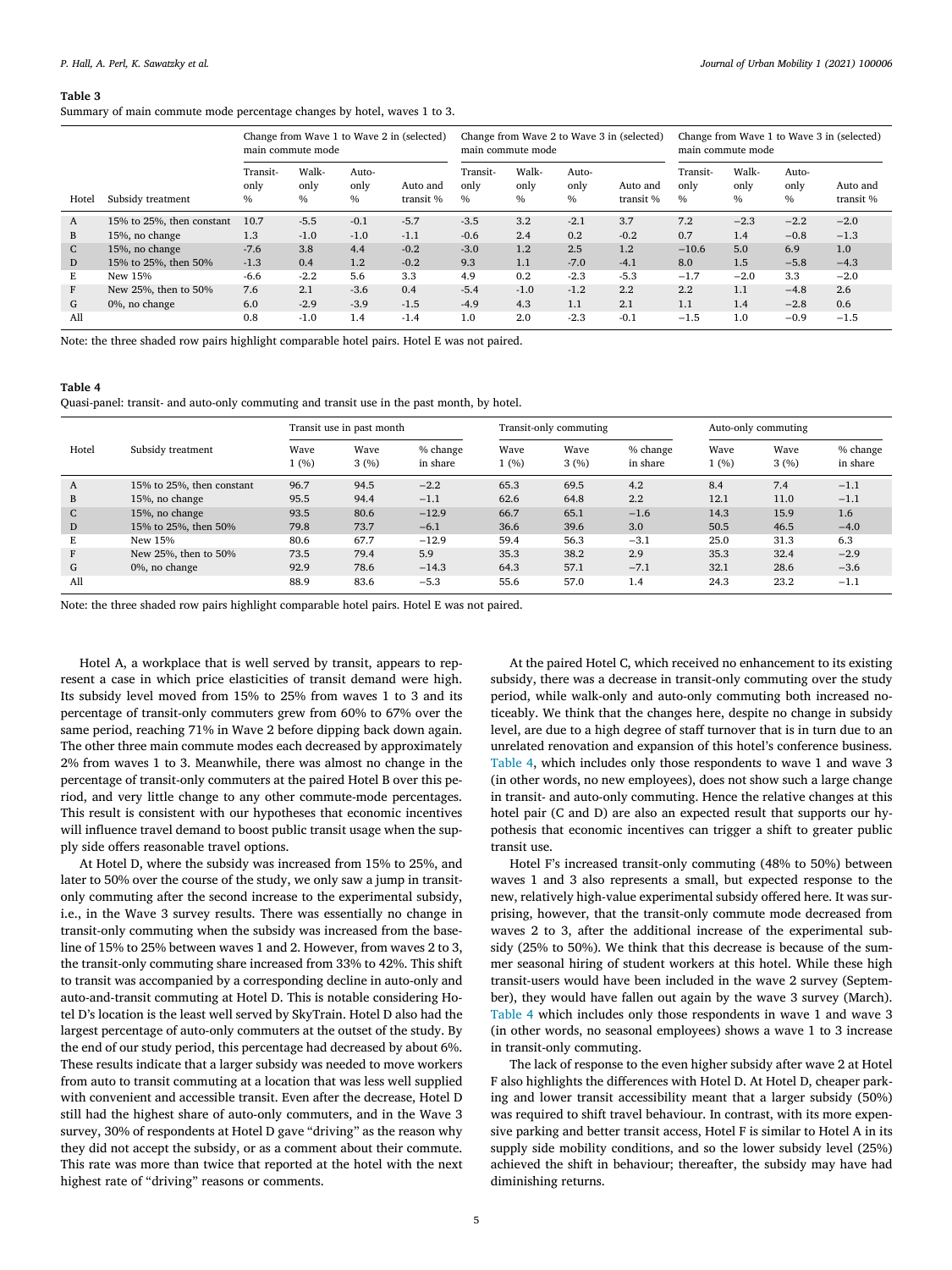The percentage of auto-only commuters at Hotel F did decrease by 5% from waves 1 to 3 of the survey, which is another expected result. Hotel G, which had no subsidy throughout the study period and was paired with Hotel F, saw a small increase (1%) in transit-only commuting over the entire study period, as well as seasonal changes (an increase in transit-only commuting from wave 1 to wave 2, followed by a decrease from wave 2 to 3). While the overall increase was smaller than the non-subsidized Hotel F's increase in this mode, this result tells us something about the limits of a subsidy to influence mode shift among a group that already had high baseline rates of transit commuting. Overall, results for this pair of hotels are moderately consistent with our hypotheses.

The decline in transit commuting at the unpaired Hotel E (new subsidy at 15%) and the increase in auto commuting there was unexpected, especially because this hotel is relatively well located for transit. One factor (not shown in the tables) that could have influenced the outcome at Hotel E is that 10% of our survey respondents stated that the transit subsidy was not available to them, which is statistically significantly different from the 6% rate for respondents at all hotels. However, this explains lower subsidy acceptance more directly than transit commuting per se.

The rightmost columns of [Table](#page-4-0) 3 present net percentage changes in commute modes by hotel, from waves 1 to waves 3. They reveal that the two hotels with the biggest gains in transit-only commuting were hotels A and D, which were both targeted for increases in their existing 15% subsidy levels between March 2018 and March 2019 (waves 1 and waves 3 of the survey). Transit-only commuting at these hotels increased by 7% and 8% respectively, while their auto-only and auto-and-transit commuting shares simultaneously declined.

It is important to recognise that the magnitude of the positive impact of the subsidies on transit-only commuting did vary. For example, we found that at Hotel A, a 67% subsidy increase (from a 15% to 25% subsidy) increased the share of transit-only commuting to 67% of workers (a 12% increase in the number of transit-only commuters at that hotel, or a 7 percentage point increase in the transit mode's share of travel to work at Hotel A). It is relevant here that Hotel A was adjacent to a SkyTrain station and surrounded by expensive parking. Furthermore, at least 60% of its workers were already transit-only commuters at the start of our study, according to the baseline survey in March 2018 (Wave 1). In contrast, Hotel D—which was farther away from a Sky-Train station and where only 34% of workers were initially transit-only commuters—saw a 233% subsidy increase (from 15% to 50%) which increased the transit-only commuting share to 42% of workers (a 23% increase in the number of transit-only commuters at that hotel, or an 8 percentage point increase in the transit mode share).

The contrasting incentives behind the mobility shift at Hotels A and D highlight that while the total share of transit-only commuting increased by about the same amount (a 7 or 8 percentage point increase) at both hotels, it took a much larger subsidy increase to achieve that result at the hotel that was physically farther away from the SkyTrain (Hotel D) compared to the one that was adjacent to the SkyTrain (Hotel A). Supply side conditions on public transit can thus either facilitate or constrain the effect of economic incentives on travel behavior.

#### **Subsidy acceptance**

Overall, subsidy acceptance among our study population increased by an average of 6%. In our baseline survey (Wave 1), we found that a little over a quarter (28%) of total employees at the seven hotels accepted the transit subsidy. Of those who worked in the four hotels and were eligible for the 15% subsidies at the start of the study, 31% accepted the subsidy. By the 3rd survey wave, when 15%, 25% or 50% subsidies were being offered at six hotels, 36% accepted the subsidy.

We also investigated how subsidy acceptance changed between wave 1 to wave 3, among subgroups of the quasi-panel of 444 respondents. Here we found distinct and statistically significant patterns of subsidy acceptance (using a chi-squared test with p*<*0.05). The following groups were more likely to start accepting the subsidy between waves 1 to waves 3:

- Those who worked weekends: 21% accepted the subsidy versus 12% of those who did not work weekends. We suggest that this reflected the current pricing advantage of lower transit fares on weekends, which, when combined with the experimental subsidy, was sufficient to trigger acceptance.
- Households with children at home: 26% accepted the subsidy versus only 13% of households without children at home.
- Renters: 22% of renters accepted the subsidy versus 13% of homeowners.
- Newer employees: 29% of those who had worked up to one year accepted the subsidy versus 15% of employees who had started work before 2016.

#### **Change in transit use: Quasi-panel analysis**

Fully 79% of matched respondents exhibited no change in commuting behaviour between waves 1 and waves 3. This shows that commuting is patterned behaviour, and like other established habits it can be resistant to change. In the quasi-panel overall, there was an increase in transit-only commuting from 56% to 57%. Further, this change did not come at the expense of active transport commuting modes: walkonly and bike-only commuting also increased slightly, as did the combined active mode. The total share for transit and active modes increased from 64% to 66%. This two-percentage-point shift came from declines in auto-only (down from 25% to 24%) and combined commutes involving auto and transit (down from 11% to 9%).

The link between commuting by public transit and the subsidy change was confirmed when we examine the mode-specific changes in the quasi-panel for our hotel pairs. In [Table](#page-4-0) 4, we show that transit-only commuting increased by a higher rate, and transit use decreased by a lower rate, at the hotels with an experimental subsidy increase (A, D and F) than at their no-change paired comparison hotels (B, C and G). Note, however, that the decrease in transit-only commuting at Hotel E still represents an anomaly, and that the overall proportion of transit use in the past month declined for the matched group, as it did for the overall study population.

[Table](#page-4-0) 4 also reveals an important finding from our research: the larger the experimental subsidy, the larger the relative shift toward transit-only commuting. Compare, for example, the 4% increase where the subsidy increased from 15% to 25% (Hotel A) versus the 2% where there was no change to the subsidy increase (paired Hotel B). See also Hotel D, where the subsidy went from 15% to 50%, with a 3% increase in transit-only commuting versus Hotel C, where there was no subsidy change, with a 2% decrease in transit-only commuting. Finally, Hotel F, where the subsidy went from 0 to 50%, saw a 3% increase in transitonly commuting versus Hotel G, which had no subsidy change, saw a decrease of 7% in transit-only commuting.

Again, looking at our quasi-panel, we found that within this group, people who commuted during off-peak hours (those who reported leaving home or work between 6:30 p.m. and 1:00 a.m. on weekdays) became more likely to incorporate some transit in their commute between March 2018 and March 2019. This finding is statistically significant (chisquared test with  $p = 0.014$ ). This propensity to choose transit for offpeak work travel might be motivated by the additional savings embedded within the transit fare structure.

TransLink, the Vancouver region transit authority, currently uses a zone-based fare system. The City of Vancouver comprises Zone 1. The inner suburban municipalities to the south, north and west of the city comprise Zone 2. The outer suburban municipalities farther to the east and south of the city comprise Zone 3. The fare for a journey depends on the mode and on the zone boundaries crossed. All journeys by bus are priced as one-zone fares. Journeys by rapid transit (SkyTrain and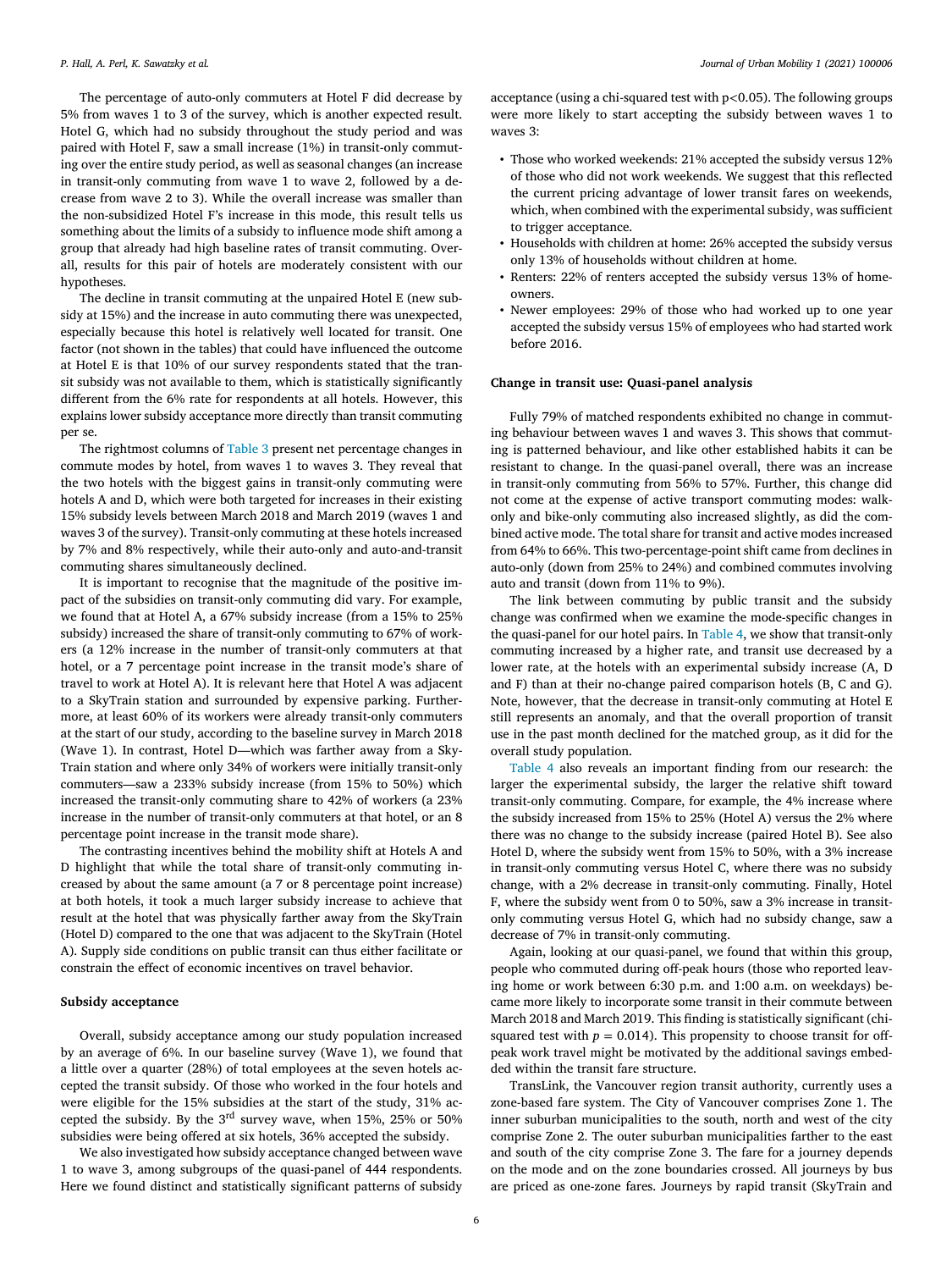<span id="page-6-0"></span>SeaBus) start as one-zone fares and increase each time a zone boundary is crossed. All transit travel is charged at a one-zone fare after 6:30 p.m. on weekdays and all day on weekends and public holidays.

The combined savings available through off-peak travel and a transit subsidy may have been enough to persuade commuters to incorporate transit into their commutes. This evidence aligns with findings in the literature that highlight the attractive influence of providing free, or highly [discounted,](#page-7-0) public transit services in other cities (Tuisk and Prause, 2018, Cools et al., 2016).

TransLink's fare zones also reflect service levels which correlate with the propensity to commute by transit. Residents of TransLink's Zone 1 and 2 are well served by transit, but Zone 2 residents are more likely to have commutes involving transit than those in Zone 1, some of whom live close enough to work to use active commute modes. Residents of downtown Vancouver, also part of Zone 1, are also less likely to accept the subsidy (see [Table](#page-4-0) 4). Zone 3 commuters live farther from their downtown workplaces and in many cases, have longer distances from their homes to the SkyTrain or to places where frequent bus service is available. Hence Zone 2 residents are the most likely to use transit as part of their commute.

We also identified some demographic subgroups of workers that were more likely to change their commute with the subsidy, although these differences were not statistically significant. Those who might be more likely to switch from some other mode to transit-only commuting between waves 1 and waves 3, included residents of inner suburbs such as Richmond, Burnaby and the Tri-Cities (Coquitlam, Port Coquitlam and Port Moody); workers who started in their jobs more recently; visible minorities; housekeepers, food and beverage workers, along with front of house workers.

#### **Conclusions**

We estimate that between 4% and 10% of Vancouver hotel employees became new transit commuters when a new 15% transit subsidy was made available. And we estimate that between 9% and 14% of these employees became new transit commuters with a 50% subsidy. The overlap in the estimate suggests that a variety of factors, such as the location of the workplace relative to a rapid transit station and the provision of parking at or near the workplace, influenced the magnitude of the transit subsidy's incentive effect. The appeal of these subsidies was also subject to diminishing returns, and it is thus unlikely that even free transit would induce all commuters to take transit.

About one-quarter of those who accepted the novel or enhanced transit subsidies at the study hotels were new transit riders. This is a larger percentage of first-time participation than was found by Rivers and Plumptre in their study of the effects of the Canadian Public Transit Tax Credit, which was available from 2006 to 2017. They found that 3%–9% of those accepting the 15% tax credit were new transit riders (Rivers and Plumptre, 2018). The higher rate of conversion to public transit commuting was to be expected in our study because downtown Vancouver hotels are better served by transit than almost all other workplace locations across Canada. Also, unlike the tax credits, in which commuters had to wait up to a year to receive the financial incentive, the benefits of these employer transit subsidies were made available immediately.

The effectiveness of transit subsidies also appears to be mediated by factors which are amenable to public policy intervention and transit agency action, such as parking prices and the design and administration of the subsidy. For example, easy subsidy administration was welcomed by all study participants, but written comments by respondents on their questionnaires indicate that higher transit service levels and longer transit service operating hours might encourage more transit commuting. Depending on how these factors combine, some workplaces will be even more conducive to subsidy acceptance and modal shift to transit commuting.

Our research demonstrates the positive effect of employer provided transit subsidies on promoting modal shift to public transportation, even among a group of workers who were already heavy transit users. However, we also note that the relationships between commuting choices, transit subsidies and hotel employment are complicated. Some will continue to rely exclusively on active modes, such as walking or cycling, while those with automobiles who live in places poorly served by transit, or who have multi-destination commutes, will continue to drive. However, in this experiment, employer-paid transit subsidies demonstrated their effectiveness in attracting users to a more sustainable mode of transportation.

### **Declaration of Competing Interests**

None

## **Acknowledgments**

Funding was provided by the City of Vancouver, with in-kind contributions from Unite Here Local 40; TransLink; and the seven participating downtown hotels, including the Westin Bayshore, Pinnacle Harbourfront, Holiday Inn Downtown, Hyatt Regency and Blue Horizon.

#### **References**

- Altshuler, A. A. (1969). Transit subsidies: by whom, for whom? *J. Am. Plan. Assoc., 35*(2), 84–89. [10.1080/01944366908977578.](https://doi.org/10.1080/01944366908977578)
- Baltagi, B. (2004). Panel Data Analysis. In M. S. Lewis-Beck, A. Bryman, & T. F. Liao (Eds.), *The SAGE Encyclopedia of Social Science Research Methods* (pp. 783–785). Thousand Oaks, CA: SAGE Publications 1. [10.4135/9781412950589.n684.](https://doi.org/10.4135/9781412950589.n684)
- Block-Schachter, D., & Attanucci, J. (2008). Employee transportation benefits in high transit mode share areas: university case study. *Transp. Res. Record: J. Transp. Res. Board, 2046*, 53–60. [10.3141/2046-07.](https://doi.org/10.3141/2046-07)
- [Bueno,](http://refhub.elsevier.com/S2667-0917(21)00006-6/sbref0001) P. C., [Gomez,](http://refhub.elsevier.com/S2667-0917(21)00006-6/sbref0001) J., [Peters,](http://refhub.elsevier.com/S2667-0917(21)00006-6/sbref0001) J. R., [&](http://refhub.elsevier.com/S2667-0917(21)00006-6/sbref0001) [Vassallo,](http://refhub.elsevier.com/S2667-0917(21)00006-6/sbref0001) J. M. (2017). [Understanding](http://refhub.elsevier.com/S2667-0917(21)00006-6/sbref0001) the effects of transit benefits on employees' travel behavior: evidence from the New York-New Jersey region. *Transp. Res. Part A: Policy Pract., 99*, 1–13.
- Chandler, V. (2014). The effectiveness and distributional effects of the tax credit for public transit. *Canadian Public Policy, 40*(3), 259–269. [10.3138/cpp.2013-073.](https://doi.org/10.3138/cpp.2013-073)
- [Cools,](http://refhub.elsevier.com/S2667-0917(21)00006-6/sbref0024) M., [Fabbro,](http://refhub.elsevier.com/S2667-0917(21)00006-6/sbref0024) Y., [&](http://refhub.elsevier.com/S2667-0917(21)00006-6/sbref0024) [Bellemans,](http://refhub.elsevier.com/S2667-0917(21)00006-6/sbref0024) T. (2016). Free public transport: a [socio-cognitive](http://refhub.elsevier.com/S2667-0917(21)00006-6/sbref0024) analysis. *Transp. Res. Part A: Policy and Pract., 86*, 96–107.
- Flyvbjerg, B., Landman, T., & Schram, S. (Eds.). *Real social science: Applied phronesis*. Cambridge, UK: Cambridge University Press, 2012.
- [Ghimire,](http://refhub.elsevier.com/S2667-0917(21)00006-6/sbref0002) R., [&](http://refhub.elsevier.com/S2667-0917(21)00006-6/sbref0002) [Lancelin,](http://refhub.elsevier.com/S2667-0917(21)00006-6/sbref0002) C. (2019). The [relationship](http://refhub.elsevier.com/S2667-0917(21)00006-6/sbref0002) between financial incentives provided by employers and commuters' decision to use transit: results from the Atlanta Regional Household Travel Survey. *Transp. Policy, 74*, 103–113.
- [Gould,](http://refhub.elsevier.com/S2667-0917(21)00006-6/sbref0012) J., [&](http://refhub.elsevier.com/S2667-0917(21)00006-6/sbref0012) [Zhou,](http://refhub.elsevier.com/S2667-0917(21)00006-6/sbref0012) J. (2011). A [commitment](http://refhub.elsevier.com/S2667-0917(21)00006-6/sbref0012) to continue? comparing women and men commuters who choose transit over Driving Alone. *Transp. Res. Board Confer. Proceed., 2*(46), 154–162.
- Hamre, A. K. M (2017). *A Transport Justice Evaluation of Employer-Based Transit Subsidies*. Virginia Polytechnic Institute and State University. Retrieved from [https://vtechworks.lib.vt.edu/bitstream/handle/10919/81911/Hamre\\_AK\\_D\\_2018.](https://vtechworks.lib.vt.edu/bitstream/handle/10919/81911/Hamre_AK_D_2018.pdf?sequence=1)  $ndP$ sequence=1
- Hamre, Andrea, & Buehler, Ralph (2014). Commuter mode choice and free car parking, public transportation benefits, showers/lockers, and bike parking at work: evidence from the Washington, DC Region. *J. Public Transp., 17*(2), 67–91. [10.5038/2375-0901.17.2.4.](https://doi.org/10.5038/2375-0901.17.2.4)
- [Krechmer,](http://refhub.elsevier.com/S2667-0917(21)00006-6/sbref0017) D., [Spielberg,](http://refhub.elsevier.com/S2667-0917(21)00006-6/sbref0017) F., [&](http://refhub.elsevier.com/S2667-0917(21)00006-6/sbref0017) [Milione,](http://refhub.elsevier.com/S2667-0917(21)00006-6/sbref0017) V. (1982). Evaluation of [employer-based](http://refhub.elsevier.com/S2667-0917(21)00006-6/sbref0017) transit pass programs. *Transp. Res. Record, 857*, 58–60.
- Lachapelle, U., & Frank, L. D. (2009). Transit and health: mode of transport, employersponsored public transit pass programs, and physical activity. *J. Public Health Policy, 30*(SUPPL. 1), 73–94. [10.1057/jphp.2008.52.](https://doi.org/10.1057/jphp.2008.52)
- Lachapelle, U. (2018). Employer subsidized public transit pass: assessing disparities in access, use, and latent demand. *Case Stud. Transp. Policy, 6*(3), 353–363 Cambridge, MIT. [10.1016/j.cstp.2017.08.006.](https://doi.org/10.1016/j.cstp.2017.08.006)
- [Mustel](http://refhub.elsevier.com/S2667-0917(21)00006-6/sbref0020) Group (2019). TransLink Transit Incidence Survey*[.TransLink,](http://refhub.elsevier.com/S2667-0917(21)00006-6/sbref0020) Dataset 1* Accessed.
- National Academies of Sciences, Engineering, and Medicine (2005). *Analyzing the Effectiveness of Commuter Benefits Programs*. Washington, DC: The National Academies Press. [10.17226/21979.](https://doi.org/10.17226/21979)
- Rivers, N., & Plumptre, B. (2018). The effectiveness of public transit tax credits on commuting behaviour and the environment: Evidence from Canada. *Case Stud. Transp. Policy, 6*, 651–662. [10.1016/j.cstp.2018.08.004.](https://doi.org/10.1016/j.cstp.2018.08.004)
- [Rodríguez,](http://refhub.elsevier.com/S2667-0917(21)00006-6/sbref0013) C., [Gallego,](http://refhub.elsevier.com/S2667-0917(21)00006-6/sbref0013) J. M., [Martinez,](http://refhub.elsevier.com/S2667-0917(21)00006-6/sbref0013) D., [Montoya,](http://refhub.elsevier.com/S2667-0917(21)00006-6/sbref0013) S., [&](http://refhub.elsevier.com/S2667-0917(21)00006-6/sbref0013) [Peralta-Quiros,](http://refhub.elsevier.com/S2667-0917(21)00006-6/sbref0013) T. (2016). Examining [implementation](http://refhub.elsevier.com/S2667-0917(21)00006-6/sbref0013) and labor market outcomes of targeted transit subsidies: subsidy by Sistema Nacional de Selección de Beneficiarios for Urban Poor in Bogotá, Colombia. *Transp. Res. Record: J. Transp. Res. Board, 2581*(1), 9–17.
- Rosenblum, J., Zhao, J., Arcaya, M., Steil, J., and C. Zegras. How Low-income Transit Riders in Boston Respond to Discounted Fares: A Randomized Controlled Evaluation - Preliminary Results. 2019 Cambridge, MIT.